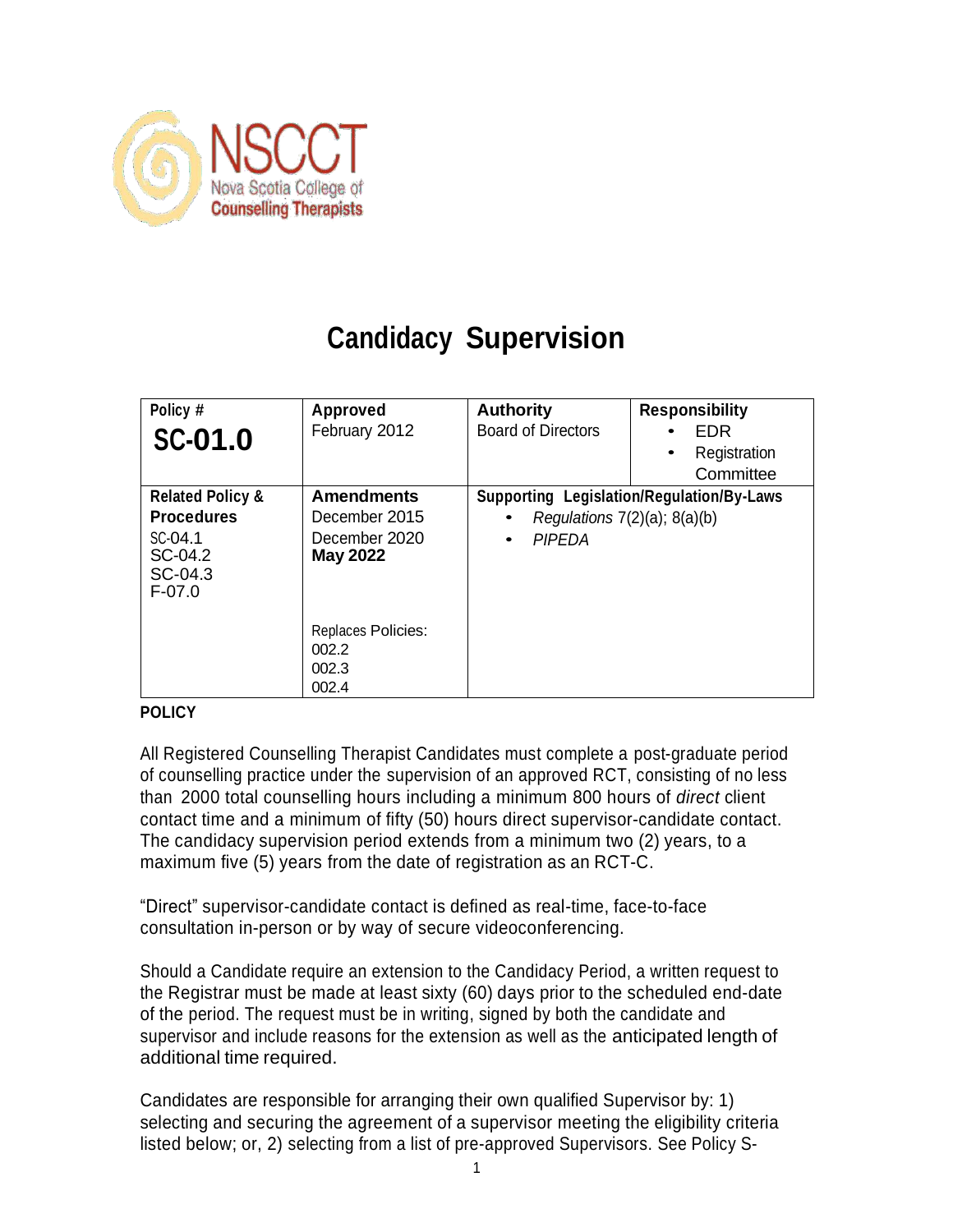03.0: *Schedule of Approved Candidacy Supervisors* for a list of currently approved supervisors. In either case, Candidates are responsible for all costs associated with retaining an approve Supervisor for the duration of their candidacy period.

During the candidacy period, each Candidate will be permitted only one Supervisor prior to the satisfactory completion of the first 20-hour reporting period. When done explicitly for educational benefit, a candidate may (with the agreement of all parties and approval of the Registrar), 1) change supervisor, or 2) include one *co-supervisor* to assist for the duration of the candidacy period.

**Note**: Group supervision becomes an option following the completion of a satisfactory 35 hour supervision report in accordance with Policy SC-04.01: *Group Supervision*.

In the event that the approved Supervisor is unable to continue providing supervisory support to the Candidate prior to completion of the prescribed Candidacy Period, the Candidate will inform the Registrar immediately. The Registrar will assist the Candidate in navigating the process to replace a supervisor (see Policy SC-04.3: *Change of Supervisor During Candidacy Period* and Form F-07.0).

### Eligible Supervisors

To be eligible to supervise RCT Candidates, individuals must:

- Have their name appear in the Active Practicing Roster of the College
- Have a minimum of two (2) years post-candidacy counselling experience
- Prior to entering into a supervisory relationship with an RCT-C, complete Candidacy Supervision training as prescribed by the Board of Directors (i.e., Acadia University Introductory Supervision Seminar) or a program deemed equivalent by the Registration Committee
- Not be, 1) a family member or relative of the candidate, or 2) an employer, manager or contractor of the candidate during the duration of candidacy.
- Hold and maintain Professional Liability Insurance in an amount not less than \$1,000,000 and which includes coverage for supervising candidates for licensure.
- Be approved by the Executive Director/Registrar

# Supervisory Role

Approved Supervisors are responsible to:

• Oversee and guide RCT Candidates throughout their qualifying period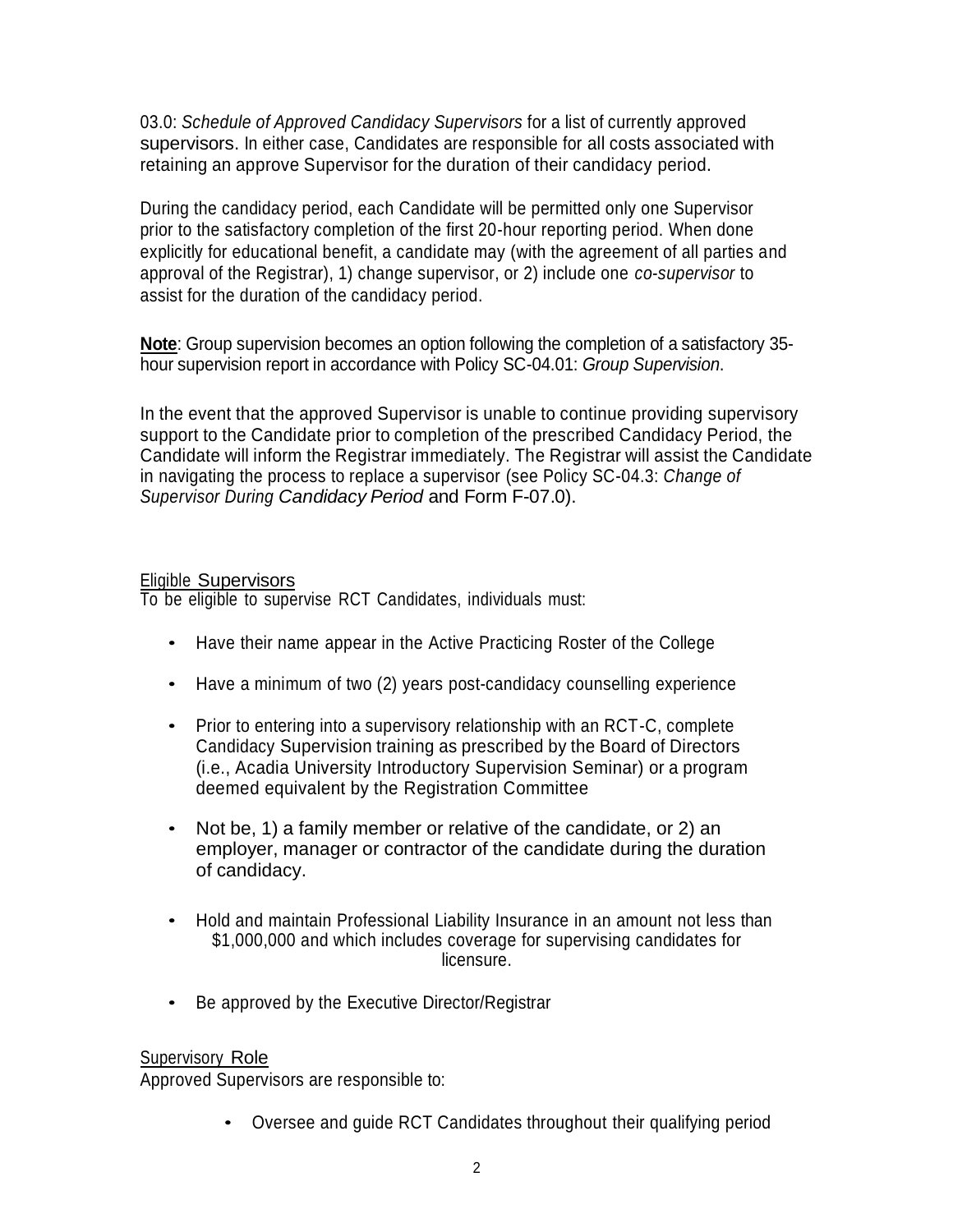- Create and maintain a safe, unbiased and open learning space for all Candidates
- Ensure the Candidate(s) provide safe, competent counselling services within the prescribe Code of Ethics and Standards of Practice of the College
- Direct the Candidate to immediately inform the Supervisor of any clients who may be at risk or particularly vulnerable
- Ensure that the Candidate does not engage in practice with any client with whom the Supervisor has not been made aware; and that they disclose to all clients that they are under supervision by providing clients with the name and contact information of the supervisor.
- Provide the Candidate(s) with regular individualized feed-back on their progress
- Submit to the College, a completed Candidacy Report immediately upon completion of 20 hours, 35 hours and 50 hours of supervisor-candidate contact
- Conduct one (1) contact hour with the Candidate to review progress-todate immediately prior to submission of each Candidacy Report.
- Ensure that all Candidates at risk of not successfully completing their candidacy period have access to a clearly outlined protocol of remediation focused on identified areas of concern
- Provide the Candidate and the EDR with a written evaluation in support of any decision not to recommend a Candidate for full licensure
- •

# Contact Hours by Electronic Means

In utilizing electronic means of communication for the purpose of fulfilling contact hours, the Supervisor and Candidate shall together and severally:

- Ensure that any and all modes of electronic communication used during contact hours are secure and compliant with the *Personal Information Protection and Electronic Documents Act* (PIPEDA).
- Ensure that all videoconferencing platforms utilized are hosted on servers housing data exclusively within Canadian jurisdiction.
- Conduct themselves according to relevant articles of the CCPA *Code of Ethics*

(2020) and the CCPA *Standards of Practice* (2015).

• Electronically share only case-related information that has been anonymized (e.g., omitting names, using pseudonyms, omitting geographic information, etc.).